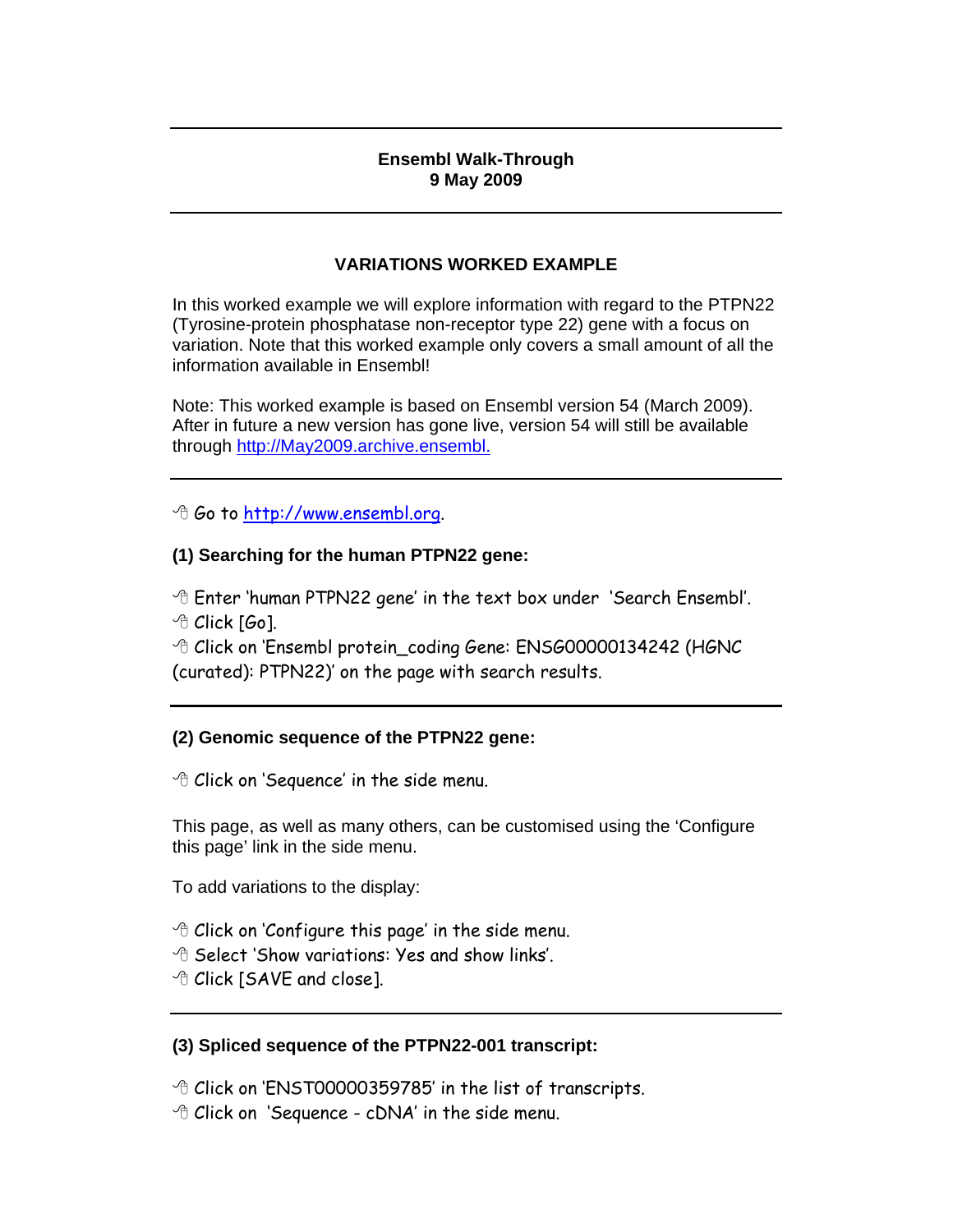#### **(4) Unspliced sequence of the PTPN22-001 transcript:**

 $\Theta$  Click on 'Sequence - Exons' in the side menu.

To show the full intronic sequence and 1000 basepairs of flanking sequence:

 $\Theta$  Click on 'Configure this page' in the side menu.

 Enter '1000' in the text box behind 'Flanking sequence at either end of transcript:'.

 $\Theta$  Check the box behind 'Show full intronic sequence'.

*<sup>th</sup>* Click [SAVE and close].

#### **(5) Cross references to other databases for the PTPN22-001 transcript:**

 $\hat{\tau}$  Click on 'External References - General identifiers' in the side menu.

#### **(6) Genomic region around the PTPN22 gene:**

 $\sqrt{2}$  Click on the 'Location: 1:114,157,963-114,215,857' tab.

 $\triangle$  Zoom out one step in the third panel using the zoom tool in the upper right hand corner of the panel.

To add variations and DECIPHER and DGV tracks to the display:

 $\Theta$  Click on 'Configure this page' in the side menu.

 $\triangle$  Enter 'variation' in the text box behind 'Search display' in the pop-up screen.

- $\Theta$  Select 'All variations Normal'.
- $\Diamond$  Enter 'decipher' in the text box behind 'Search display'.
- <sup>-</sup> Belect 'DECIPHER Normal'.
- $\Diamond$  Enter 'dgv' in the text box behind 'Search display'.
- <sup>-</sup> Belect 'DGV loci Normal'.
- *<sup>th</sup>* Click [SAVE and close].

DECIPHER and DGV are DAS (Distributed Annotation System) sources; these data are not stored in the Ensembl database, but elsewhere. Ensembl is in this case only used as a means to display these data.

Clicking on a feature on this page will give a pop-up menu with information about the feature. Often the pop-up menu will also contain one or more links to pages with more detailed information.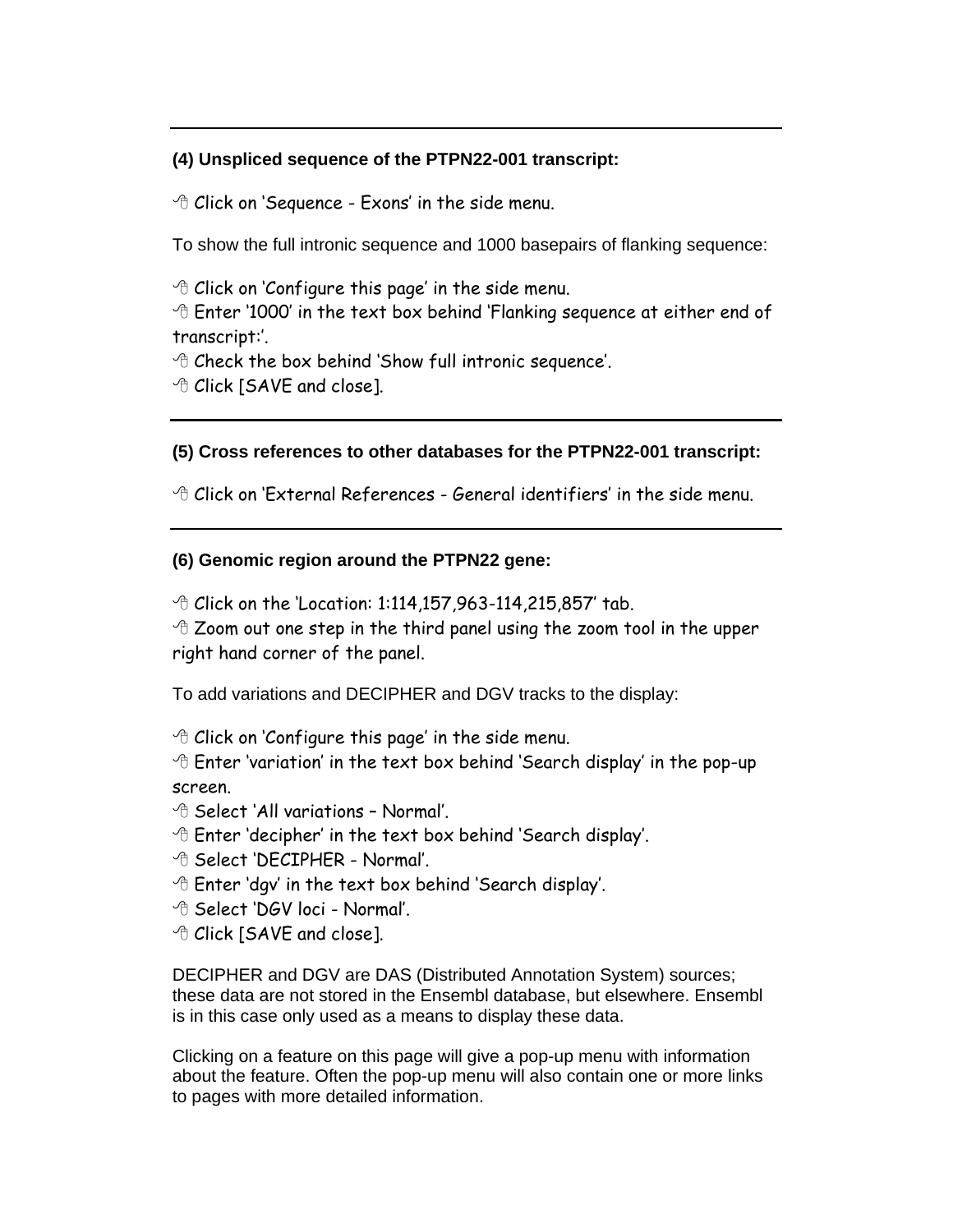To get more information and go to the original DECIPHER entry for a DECIPHER feature:

*<sup>th</sup>* Click on the DECIPHER feature.

 $\triangle$  Click on the link in the pop-up menu that links to the DECIPHER website.

 $\Theta$  Go back to Ensembl by using the back button of the internet browser.

## **(7) Variations in the PTPN22 gene:**

*<sup>th</sup>* Click on the 'Gene: PTPN22' tab.

 $\Theta$  Click on 'Genetic Variation - Variation Table' in the side menu.

By default all variations that are located in the exons are shown as well as those that are located in the introns and flanking sequence and are within 100 bp from an exon.

To show all variations in exons, introns and within 5000 bp up- and downstream of the 5' and 3' end of the transcripts:

- $\Theta$  Click on 'Configure this page' in the side menu.
- Select 'Context: Full Introns'.
- *<sup>th</sup>* Click [SAVE and close].

To show only non-synonymous variations:

 $\Theta$  Click on 'Configure this page' in the side menu.

 Deselect all options under 'Select Variation Type' except 'Nonsynonymous'.

*<sup>th</sup>* Click [SAVE and close].

 $\Diamond$  Click on 'Genetic Variation - Variation image' in the side menu

### **(8) Variations in the PTPN22-001 transcript in different individuals:**

 $\Diamond$  Click on the 'Transcript: PTPN22-001' tab.

 $\Diamond$  Click on 'Genetic Variation - Population comparison' in the side menu.

By default only data for Watson and Venter are shown.

- To add other individuals:
- $\Theta$  Click on 'Configure this page' in the side menu.
- $\Diamond$  Select all options under 'Select Individuals'.